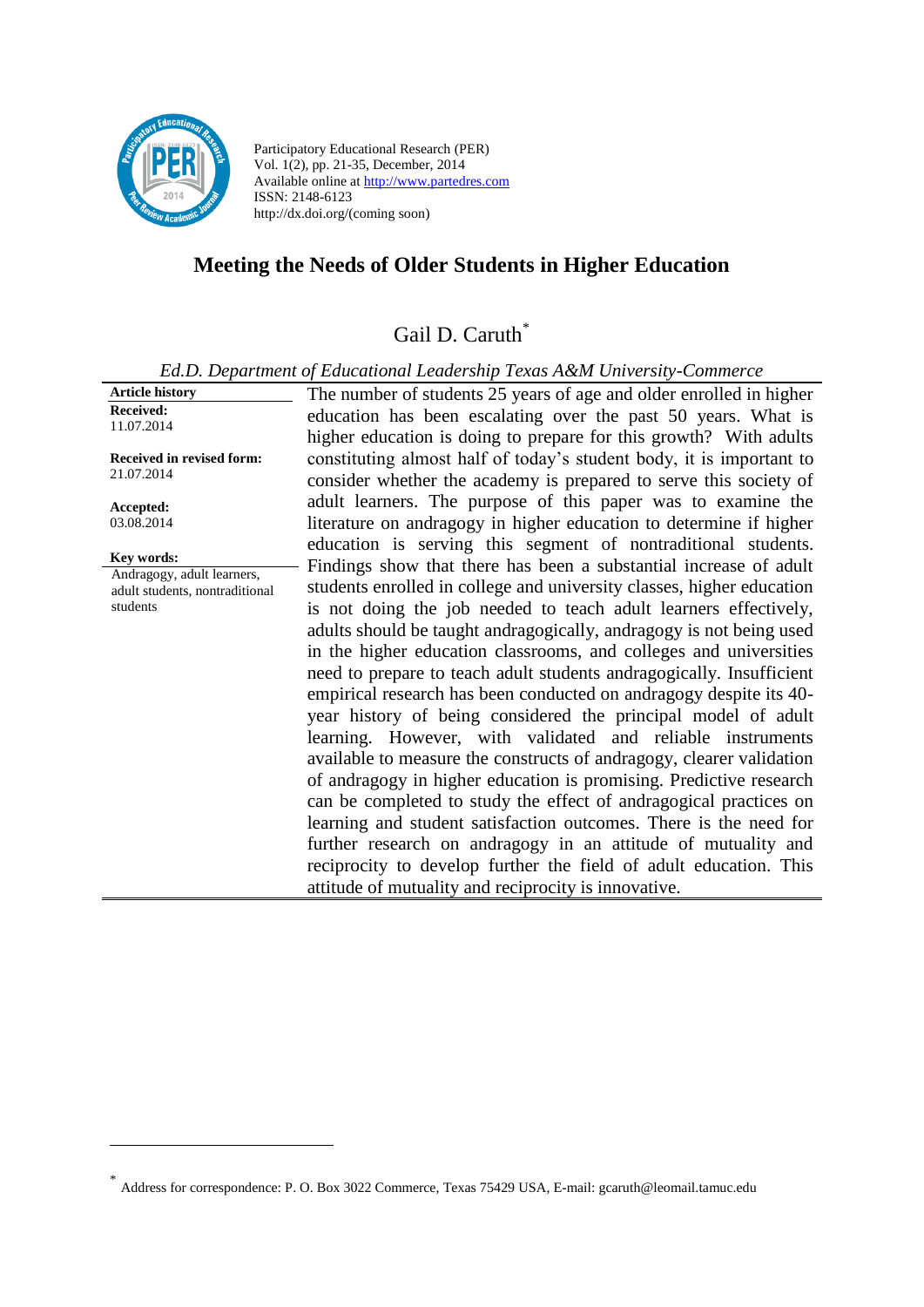#### **Introduction**

The number of adults, those 25 years of age and older, enrolled in the academy is escalating (Kasworm, 2012; Marschall & Davis, 2012). The numbers of adult students attending colleges and universities have increased from 29% in 1970 to 43% in 2009 (National Center for Education Statistics [NCES], n.d.a). While almost half of today's overall college student body are adult learners (Altbach, Berdahl, & Gumport, 2005), many facets of higher education are not designed with adult learners in mind (Tannehill, 2009). American institutions of higher education were originally established with the purpose of educating the privileged youth (Rudolph, 1990; Thelin, 2004). However, colleges and universities over time have begun to educate more adult students (Kasworm, 2012). This need for continuous adult education has created a profitable enterprise (Merriam, Caffarella, & Baumgartner, 2007) and merits a closer look.

Many could ask what higher education is doing to prepare for this growth. With adults constituting almost half of today's student body, it is important to consider whether the academy is prepared to serve this society of adult learners. The purpose of this paper was to examine the literature on andragogy in higher education to determine if higher education is serving this segment of nontraditional students. Are colleges and universities adequately meeting the needs of the adult learners in and outside of the classroom?

A review of the literature presents a compilation of research, peer-reviewed journals, non-peer reviewed journals, and books on andragogy. The academic databases used were from the online library of Texas A&M University-Commerce and included, but were not limited to, Academic Search Premier, EBSCO, Education Research Complete, Eric, ProQuest, and Sage Publications. The key descriptive terms used for this research were andragogy, adult learners, adult students, and nontraditional learners.

### **Significance of the Study**

In 1967, Malcolm Knowles, then professor of education at Boston University and a general consultant in adult education, received the Delbert Clark Award from West Georgia College for his contribution to adult education. This award was considered by many to be the highest national honor in the field of adult education. Furthermore, Knowles was credited for giving "new and special meanings to the term adult education" (p. 350).

The purpose of education is to enable people to develop skills to engage in continuous learning maintained Knowles (1976). Knowles (1968) claimed in his address at the awards banquet that the very survival of civilization requires continuous learning after the formative years. Despite this lack focus on the growth in numbers of adult learners in higher education, Brookfield (2006) suggested the notion that both students and teachers are in positions of encouraging continuous learning.

Knowles (1968) maintained that adult education had undergone immense growth in enrollment. Numerous institutions have recognized adult learning as a major aspect of higher education. Knowles (1968) also acknowledged that adult education is a profitable enterprise. This is demonstrated in the proliferation of for-profit institutions. Knowles claimed that a great deal of money, from a number of sources (government, education, business, and industry), was being invested in adult learning. He stated that not only were more adult learners active in learning than ever before but that adult learning was exploding.

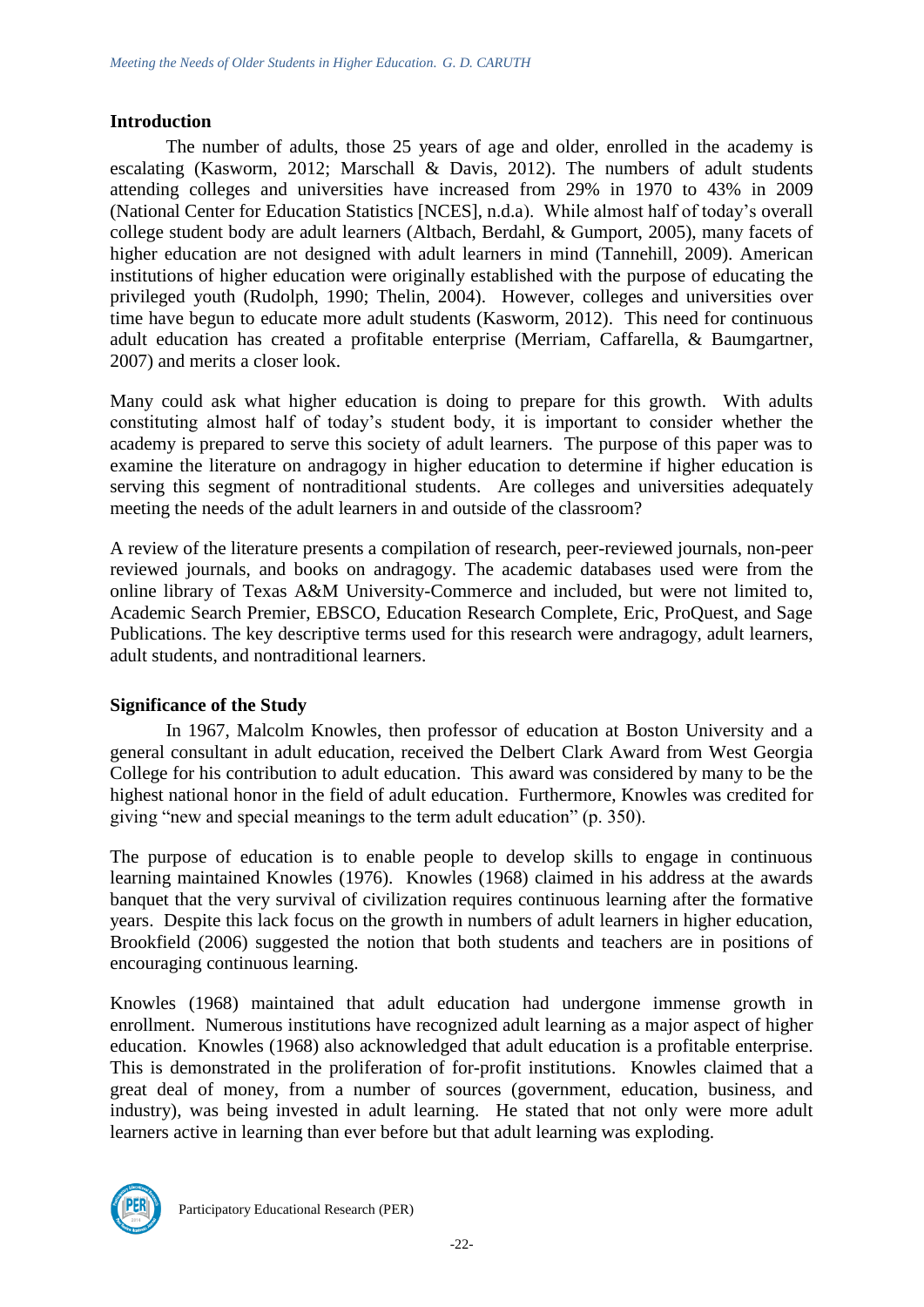Knowles stressed that higher education was not fulfilling its educational role of adult education and regrettably others have since verified this position (Harper & Ross, 2011; Pew, 2007). Knowles also suggested that adult education in higher education had been unsuccessful. He stated that "the biggest obstacle to the achievement of the full potential of adult education has been that it has been tied to and it has been hamstrung by the concepts and the methods of the traditional education of children" (pp. 350-351). According to Pew (2007), administration rarely considers student fulfillment when establishing the curriculum and that the likelihood of getting higher education to take responsibility for the teaching of adult students would be difficult.

Brookfield questioned the lack coverage of adult education in the higher education literature in *The Skillful Teacher* (2006). This lack of coverage puzzled him because of the growth in the number of adult learners in higher education. He further claimed that textbooks on adult education and learning are seldom recognized in colleges and universities.

Knowles claimed that education was, however, transforming and discovering that adults learned differently than children learn, even though they were still being taught as children were taught. Knowles claimed that the adult curriculum was distinct from the curriculum for youth (Knowles, 1968). His address at the awards banquet was published as an article "Androgogy, Not Pedagogy," which appeared in *Adult Leadership* in April of 1968. It should be noted that the spelling of *androgogy*, as it appeared in the article, was later corrected to *andragogy* because of communications between Knowles and the publisher of Merriam-Webster dictionaries (Knowles, Holton, & Swanson, 2011). This article and his address at the awards banquet at West Georgia College are often referred to as the introduction of the term *andragogy* to the United States, giving Knowles a lasting link to andragogy (Merriam et al., 2007).

Knowles introduced the term *andragogy* as the science of teaching adult learners with a focus on the characteristics of adult learners. The term derives from the Greek word *andros*, which means "man" or "grownups" (Knowles, 1968, p. 351) or *agogus* meaning "leader of" (Knowles et al., 2011, pp. 59-60), which translates to "the art and science of helping adults learn" (Knowles, 1984, p. 6). Interestingly, Knowles made an important distinction between a pedagog and an andragog. A pedagog, according to Knowles, would want to keep the learner dependent on the teacher, whereas an andragog would encourage the learner to become autonomous in the desire for further inquiry (as cited in Levitt, 1979, p. 53).

Knowles asserted that administration was ultimately responsible for the implementation of andragogy in higher education. He claimed that university administrators violated the principles of andragogy in favor of the movement toward efficiency. In other words, focus was on the highest production for the lowest cost. Sadly this was the focus for administration in spite of the effect it had on students learning. In his opinion, university administration lagged behind management in business and industry who were seeking a balance between the need for human growth and organizational efficiency. Knowles (1976) attributed this gap between higher education and business and industry to higher education's overemphasis on organizational efficiency that unfortunately leads to interference with quality education for students and the society it serves. If higher education is in the business of teaching adult learners, as Pew (2007) maintains, "then the model must be that of Andragogy" (p. 18).

Knowles (1976) claimed that andragogy required a transformation in the student-teacher relationship. The role of the teacher should be analogous to that of a facilitator, something to

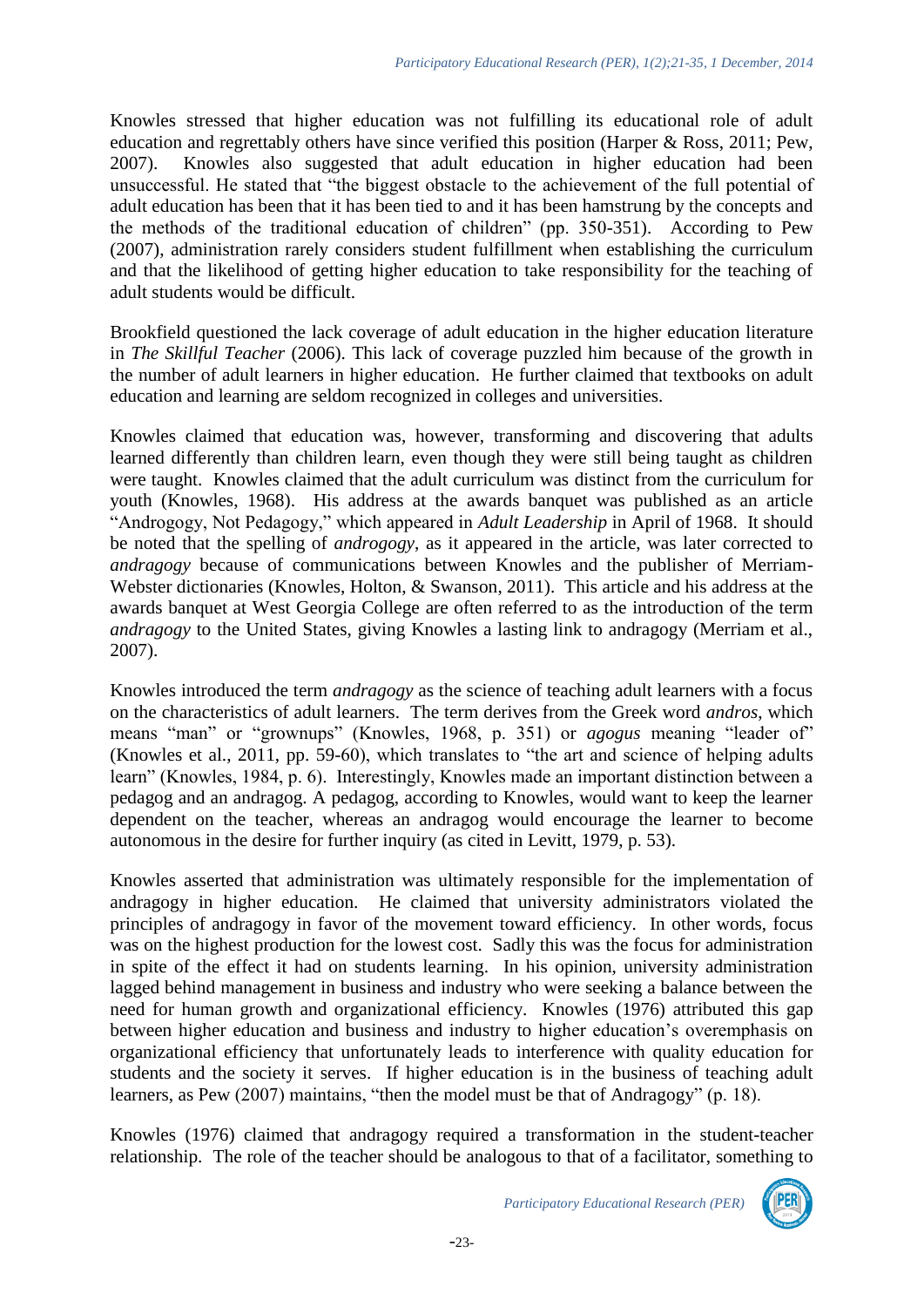which few teachers have been exposed (Brookfield, 2006; Knowles, 1976). This change in the role of the teacher required administration to develop new resourceful staffing and training practices to assure that the type of teacher needed was hired (Knowles, 1976).

The literature revealed that the number of nontraditional students is going to continue to increase (Altbach et al., 2005; Kasworm, 2012; Merriam et al., 2007; National Center for Education Statistics [NCES], n.b.b; USBC, 2010). The competition for adult learners, therefore, is also going to continue to increase for colleges and universities (Tannehill, 2009). As a result, institutions that "continue to focus on the traditional students," as opposed to giving equitable consideration to nontraditional students, "may find themselves trying to figure out how to keep their doors open as the number of traditional students continues to decline" (p. 129) asserted Tannehill.

## **Research on Andragogy**

Insufficient empirical research has been conducted on andragogy despite its 40-year history of being considered the principal model of adult learning (Laird, Naquin, & Holton 2003; Merriam et al., 2007; Noe, 2010). The majority of the research completed is actually in the practice of andragogy. Knowles' book *Andragogy in Action: Applying Modern Principles of Adult Learning* (1984), for example, provided examples of application of the andragogical model in business and industry. In his book Knowles assembled studies based on the assumptions of andragogy he had received from professionals in business and industry. These studies were completed in the workplace. Knowles included 36 of over 100 studies and categorized them according to institutional type. According to Knowles, the most beneficial theme of his book was "the power of the notion that people learn best when treated as human beings" (p. xvi).

Henschke (2011a) claimed that there are 330 published documents on andragogy by various authors. He recognized six distinct themes in this research. Those distinct themes include the evolution of the term andragogy; historical antecedents shaping the concept of andragogy; comparisons of the American and European understandings of andragogy; promoting and maintaining the American and worldwide views of andragogy; practical applications of andragogy; and theory, research, and definition of andragogy.

Research on adult education has been descriptive for the most part. Furthermore, this research has been in the practice of adult learning in business and industry rather than on teaching adults. A number of publications have focused on learning experiences aimed at sharing this information with others in the field. This research, sadly, has not added to the scholarly body of knowledge. There has also been a shift in research from broad overviews and application of findings to an understanding of observable facts. The tendency has been to translate practice into research rather than translating research into practice. Research on adult education, regrettably, has been fragmented and inconsistent. What research there is has not been translated into practice in higher education. Alas, educators are not commonly trained in adult education (Brookfield, 2006; Rose, 2000).

## **A Need for Andragogy**

A different method of instruction is required for educating adult learners. The need for a distinctive method is due to the more complex lives of today's adults. The usual pedagogical methods are not adequate to meet the needs of these nontraditional students and their complicated lives. For example, the education of the youth is a teacher-centered

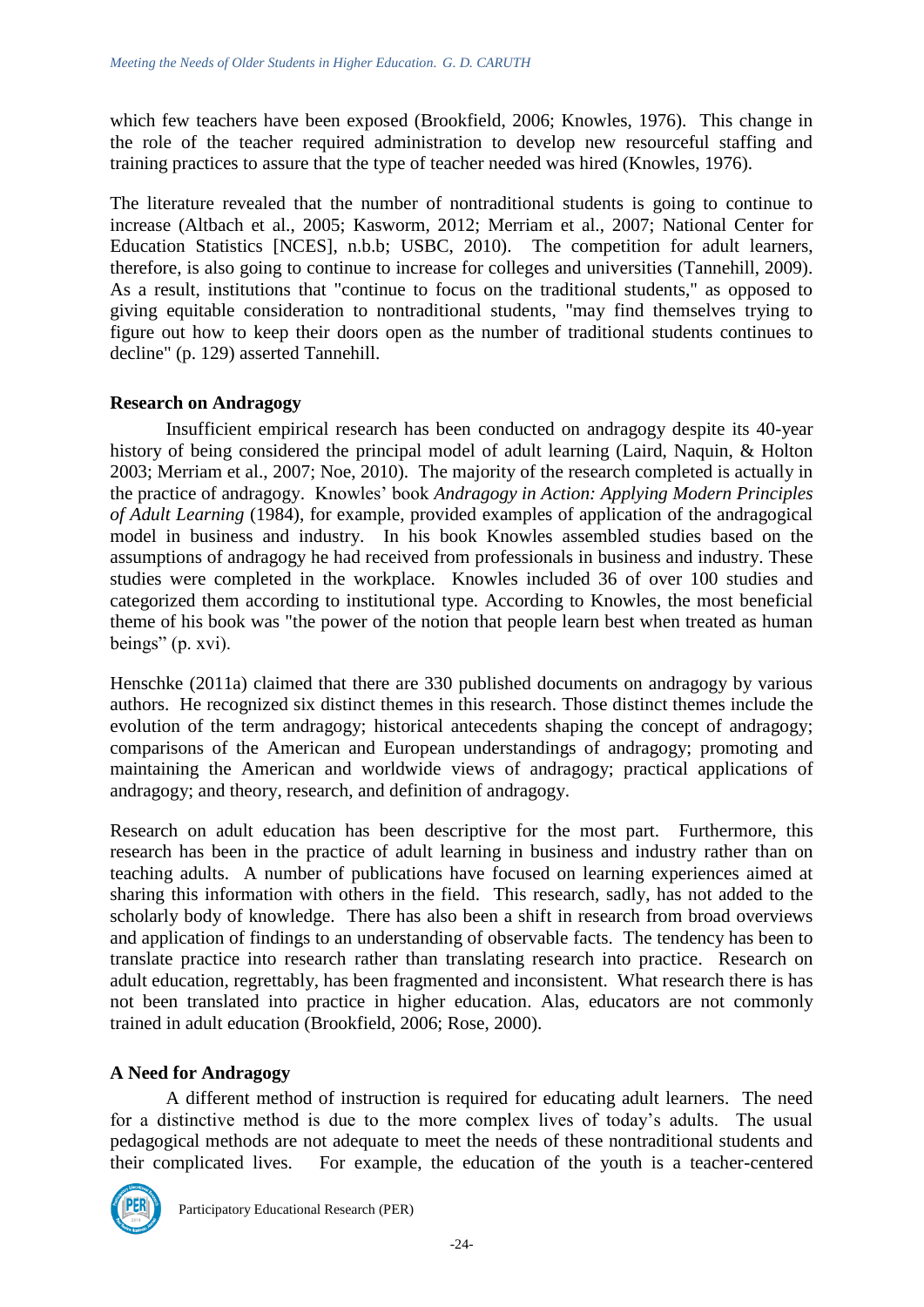approach calling for a transfer of information and requiring the student to memorize. On the other hand, andragogical methods are required replacing teacher-centeredness, the transfer of information, and student memorization with problem-solving skills (Loeng, 2013).

In the Interdisciplinary Studies Program at the University of Southern Mississippi, students took the initiative to learn by designing their own degree plans within broad boundaries established by the university. Students expressed enjoyment of education as a result of having control over their learning. They also expressed the enjoyment of having the benefit of a renewal of the "love of learning" (Harper & Ross, 2011, p. 166). Furthermore, the faculty benefited from the experience as well. They were able to examine their own scholarship, values, and practice. The faculty believed, according to the researchers, that efforts to encourage adult learners to become autonomous learners were both beneficial and rewarding.

Law students from the Third and Fourth Districts of Idaho claimed that the andragogical principles espoused by Knowles were the most helpful in their preparation for practicing law. Students claimed they learned the most in classes that employed the assumptions of andragogy. Students became more self-directed in these classes. They were more receptive to the traditional customs of practicing law when educators applied course content to experiences and stated that the classes "came alive" (Taylor, 2010, p. 185). Overall, students were more willing to go through the learning process when they were informed about what they would learn and the reasons for learning. When experienced attorneys discussed practical experiences on the job, moreover, students tended to learn more. The Chinese proverb holds true, "a single conversation with a wise man is better than ten years of study" (p. 53) asserted Taylor and Kroth (2009).

Management education also fits well with the assumptions of andragogy. In fact, management education in higher education could be called andragogy. This is because the instructional strategies utilized in management courses are often effective for adult students maintained Forrest and Peterson (2006). As a result, numerous management educators unknowingly teach from an andragogical perspective. The American Management Association's master's degree program in management was structured around andragogy and competency-based education (Knowles, 1984).

Andragogy allows management educators to employ traditional teaching methods in unique ways. If the educator asks students what they need to know and incorporate the responses into the lectures, for example, lectures can be effective methods of instruction. Further, students will be more interested in the lectures on creating a mission statement when they understand the importance of mission statements to organizations. When lectures are based on students' desires to learn the information, the lecture method is effective. Unfortunately, the pedagogical method of teaching remains prevalent in the typical university classroom (Forrest & Peterson, 2006).

Tannehill (2009) surveyed college and university administrators on the use of andragogy in the classroom. According to the researcher, staff members could benefit from formal education on andragogy and college and university administrators should be well educated on andragogy. Higher education is encouraged to consider including courses on andragogy as part of the master's and doctoral curricula for future administrators. Students, 25 years old and older are the fastest growing segment of the student body in higher education. Unfortunately, most administrators know little about educating these students. Colleges and universities that provide the "whole package" (p. 128) to adult learners will be the ultimate

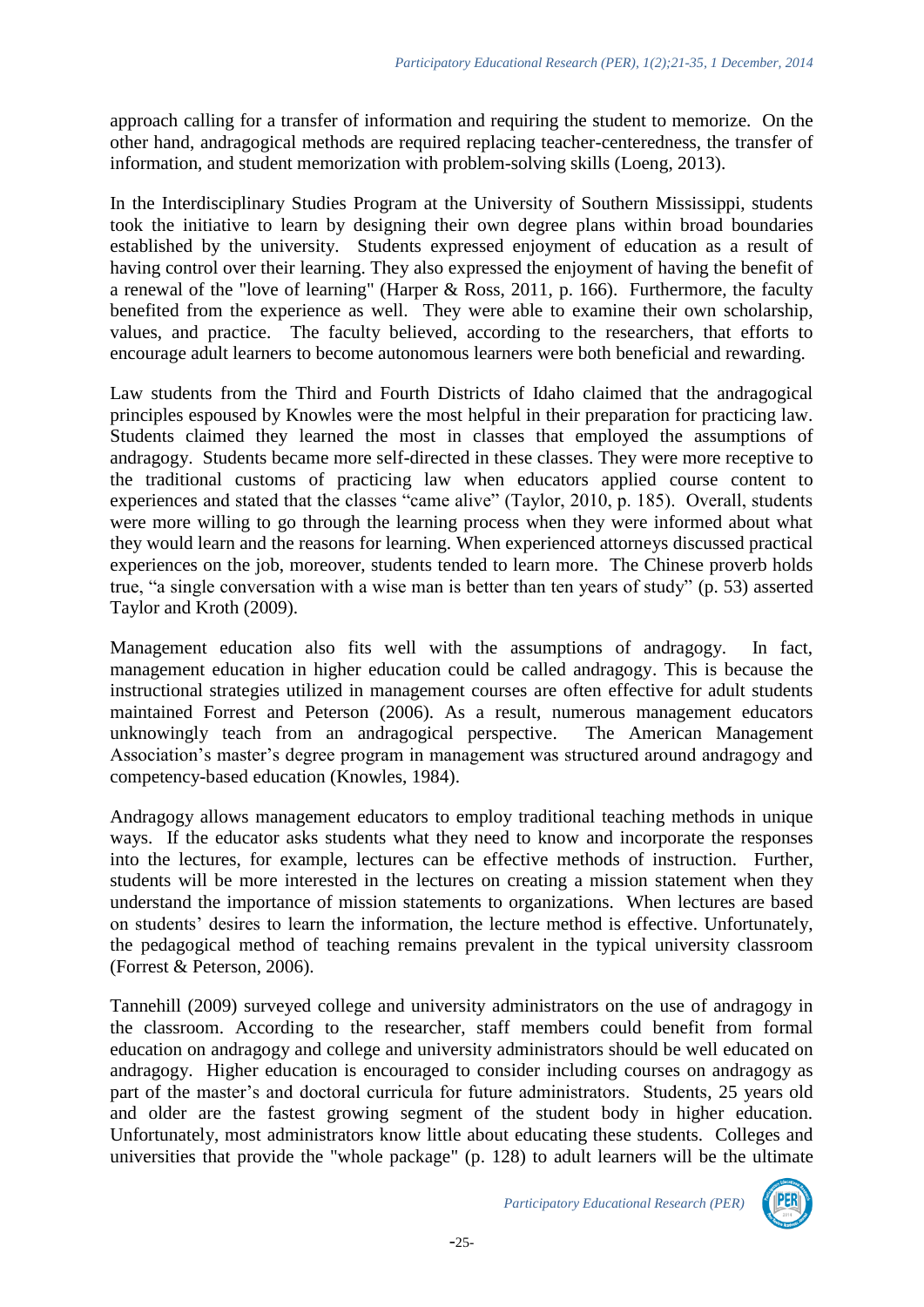#### survivors claimed Tannehill.

Educators are encouraged to invest time and effort in strengthening their knowledge of andragogy (Chan, 2010; Kiener, 2010; Minter, 2011; Yow, 2010). Educators are also encouraged to consider adult learning principles when designing curricula that focus on the needs of adult learners (Knight, 1999; Yow, 2010). Educators, administrators, and policy makers are advised to consider implementing effective efforts to ensure that the needs of adult learners are met. Yow (2010) recommended that a good starting point is for educators to consider Knowles' six assumptions in daily teaching practices. The most effective learning will ultimately transpire when adult learners can link skills with application suggested Yow.

Taylor and Kroth (2009) designed a teaching methodology instrument and tested it in a law school classroom using the Socratic method of instruction. They believed that the Socratic method of instruction encourages law students to "think like a lawyer" (p. 44). If this instrument could predict whether pedagogical or andragogical methods were used, claimed the researchers, it would encourage educators to consider their own teaching styles. This would advance the integration of the six andragogical assumptions espoused by Knowles in higher education. This integration into higher education teaching methodologies could ultimately result in better educational experiences for adults claimed Taylor and Kroth.

Martell (2011) found similar results when students were taught bible lessons following some of the principles of andragogy. Martell compared the effectiveness of a lecture-based, pedagogical teaching philosophy to a discussion-based, andragogical teaching philosophy in adult bible fellowships (ABFs) at The Chapel in Akron, Ohio. Findings suggested that students learned more with andragogical principles, enjoyed the andragogical teaching methods, believed the lessons were more memorable, and practiced the new knowledge in their everyday lives. The students were more confident about their learning maintained Martell.

The andragogical model has also had an impact on the teaching philosophy of educators internationally asserted Chan (2010). Because of this international impact, educators and educational institutions globally are encouraged to make opportunities available to all learners to be involved in learner-centered educational experiences. Educators are also encouraged to consider adopting and applying andragogical methods that create a more engaging learning environment to prepare students to compete in the 21st century workplace. Adult learners need a more active role in the planning and learning processes, they need to understand the learning, and they need to apply the learning in their everyday lives.

Kiener (2010) recommended that faculty frequently examine their roles as educators. This examination includes assessing their role of teaching, their own teaching philosophies, how students learn, and their use of the assumptions of andragogy in the classroom. Regardless of how many classes they teach per semester, members of the faculty have these ethical responsibilities to the students they teach avowed Kiener.

### **Learning How to Learn**

According to Hadley (1975), the purpose of learning is to allow adult learners to execute personal growth according to what that growth specifically means to them. Hence, learners are learning how to learn. This practice, in turn, enables learners to form their own understanding of their realities. Learners grow to know themselves, to know their talents, and to know their desires. This self-knowledge is of great importance to adult learners asserted

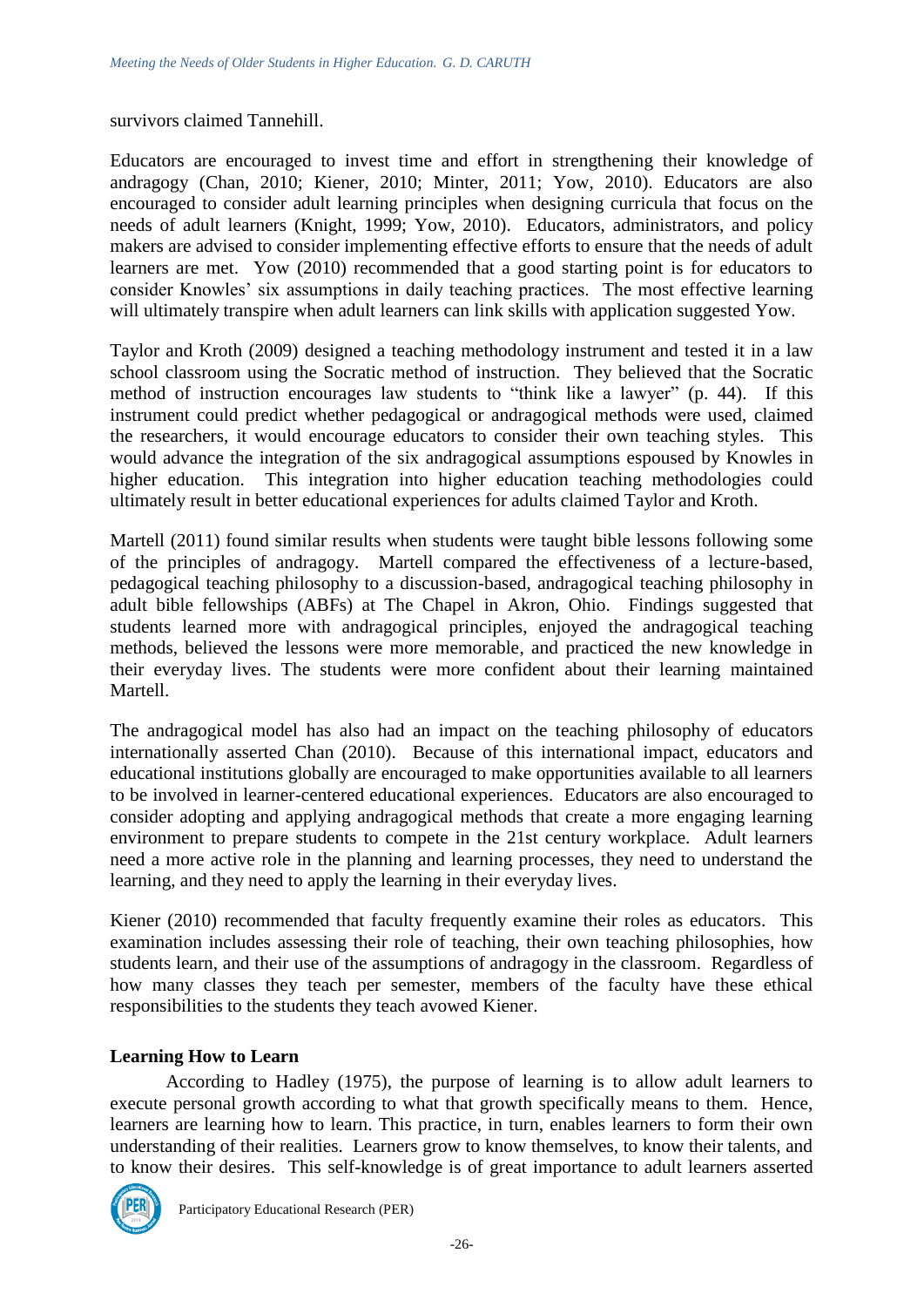Knowles (1984). Sadly, educators have historically viewed themselves as more andragogical than their students have viewed them averred Hadley.

Andragogy requires learners to participate in all aspects of learning, from directing the learning process to incorporating past experiences. Andragogy advances a mutual learning process to incorporating past experiences. relationship between the learner and educator in managing the learning process. According to Hadley (1975), andragogy furthers a two-way, equally dependent interaction of mutuality and reciprocity aimed at joint development. In order for learning to be effective, the focus of learning must be on the adult learner gaining self-confidence. This self-confidence will subsequently motivate the learner to continue learning and build on past knowledge and experiences.

Institutions establish the overall criteria for learning. The educator is in charge of the design of the learning process and uses his or her influence to assure the learner accomplishes the objectives through mutuality and reciprocity. However, the learner's personal objective is most important. The ongoing challenge for the educator is to encourage adult learners to continue to select more complex objectives to test and enhance learning. Hence, the relationship between educator and learner is one of expressing and sharing (Hadley, 1975).

### **Andragogy in Higher Education**

Beder and Darkenwald (1982) were interested in ascertaining whether instructors taught adult learners differently than they taught pre-adult learners. Data were collected from 173 public school and college teachers with a median age 41.8 years. These instructors taught both adults and pre-adults. Teachers indicated that they taught andragogically to the adult learners by accentuating responsive, learner-centered instruction that de-accentuates power and rules. This andragogical practice in the classroom was confirmed in the findings of the study results. The adult learners were seen as more motivated, pragmatic, self-directed, and task-oriented than were pre-adult learners indicated the researchers.

Gorham (1985) analyzed reported and observed teaching practices of 115 university, community college, and public school instructors who taught adult and pre-adult learners. Even though the instructors reported teaching adult learners and pre-adult learners differently, results yielded little evidence of student-centered approaches. Comparative analysis was used to study aspects that emerged and affected interactions in adult education classrooms. According to the researcher, the interaction investigation was supported by offering impartial accounts of teaching behaviors, which might be developed for future training of adults.

According to Clerk (2012), educators are encouraged to understand that adult learners enroll in education with different needs than pre-adult learners. Furthermore, adult learners have pre-formed biases and ideas about education. These pre-formed biases and ideas developed through life experiences could unfortunately represent barriers to education (Clerk, 2012; Kasworm, 2012; Pew, 2007). It is important, therefore, that educators communicate to adult learners the impact, method, and implementation of learning. It is also important that educators understand that adult learners have different learning styles and preferences and learners are ready to move on to the next learning experience once learning is internalized claimed Clerk.

Hughes and Berry (2011) noted that instructors are encouraged to understand that adult learners have been recognized as being intellectual and technological. Therefore, adult

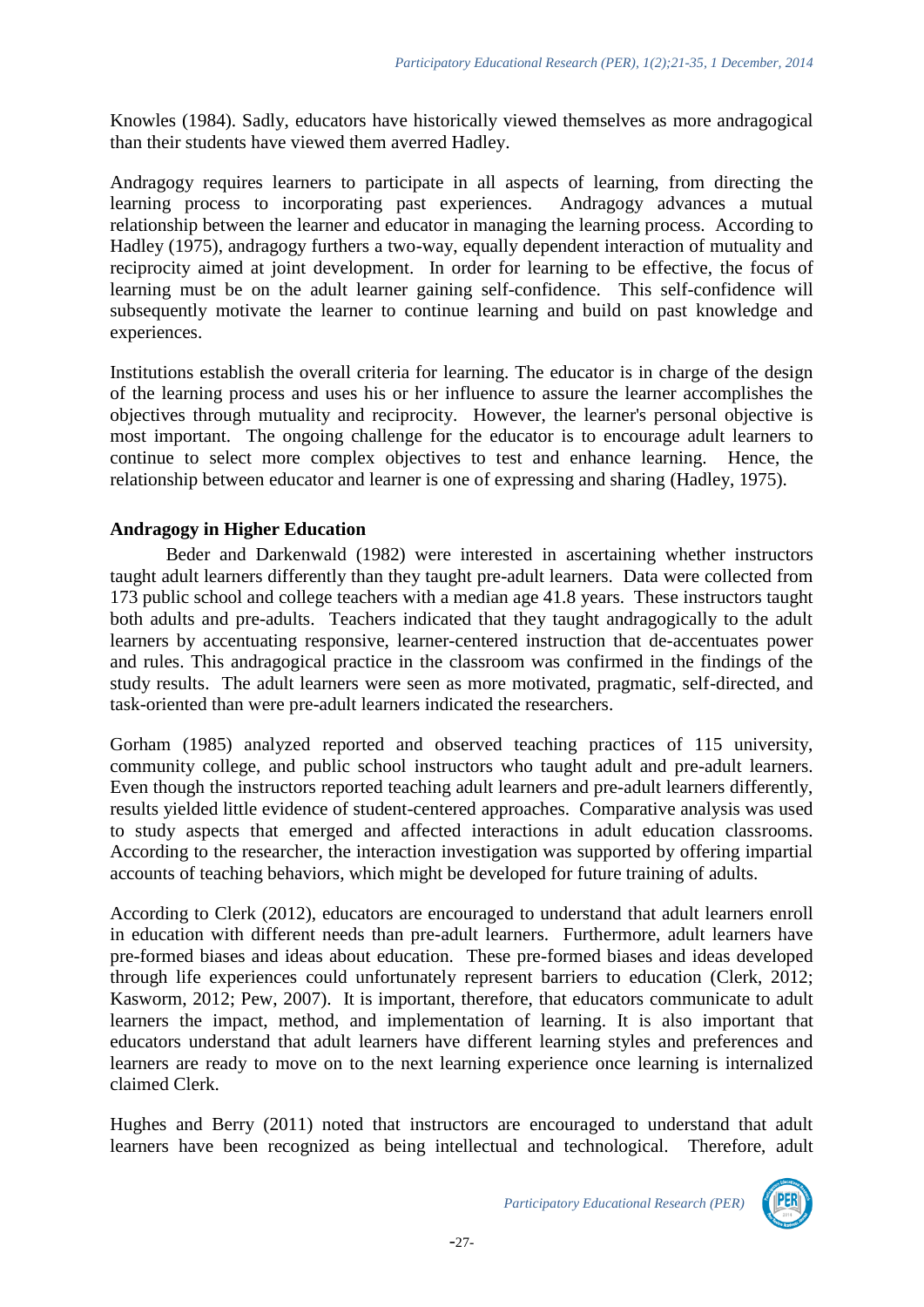learners should be provided opportunities to be involved in making decisions for their own learning methods. They should also be provided with opportunities for information collection rather than being hand-fed information. If this collaboration is initiated early in the process, adult students appreciate having control of their own learning and will demonstrate the value of education. Educators are also encouraged to consider collaborating with students when developing courses maintained the researchers.

Adult learners tend to behave dependently when they are in a more structured educational setting claimed Knowles (1984). This dependence may be because learners do not know how to learn, they only know how to be taught. However, the main purpose of education is to acquire the ability to inquire and to go on acquiring new knowledge throughout life. Therefore, society must not think of learning as only something that takes place in an institution. Education is something that is a part of life. Education is a prerequisite in this evolving world (Knowles, 1976).

Clemente (2010) discovered that Knowles' model of andragogy is compatible with experiences of adult students in multi-generational community college classrooms in a number of ways. Clemente found that the self-concept of adult learners moves over time from that of dependency to self-directing. Furthermore, over time adult learners overcame anxiety. They became more at ease with being students and interacting with their colleagues. Adult students also took responsibility for managing their coursework. Into the bargain, previous experiences of adult learners provide rich resources for discussions and learning in the classroom suggested Clemente.

In a study conducted on web-based distance education (WBDE) for adult learners, Zhang (2009) claimed that most distance education students are adult learners. The researcher also claimed that learning is more meaningful if both the educator and the learner shared the responsibility for the design of learning goals and objectives, interacted with other members of the class, promoted reflection on experiences, related new examples that made sense to the learner, maintained self-directed learning, and evaluated learning. This shared responsibility is both an opportunity and challenge for WBDE according to Zhang.

In consideration of computer learning, Knight (1999) found that learning and confidence increase when adult learners are provided opportunities for hands-on computer learning. Allowing students to maintain control of the mouse and the computer keyboard also increased learning outcomes. Therefore, it is important that computer programs and manuals be easy to work with and easy to understand. This ease provides opportunities for self-paced independent learning. Learning is often impacted by the education level and occupation of adult learners maintained Knight. Instructors are encouraged, as a result, to consider the needs of the student when assessing the classes and designing the curriculum.

Research has suggested that Knowles' assumptions of andragogy are compatible with blended learning tenets (Korr, Derwin, Greene, & Sokoloff, 2012). Blended courses are defined as "those that deliver course material in face-to-face and online formats and that allow students to collaborate with instructors and peers in these different settings" (Caruth & Caruth, 2012, para. 5). Korr et al. (2012) claimed that blended learning and andragogy correspond according to the following: learners compare information to past experiences to establish new information, learners consider busy work as offensive, learners separate new learning from their everyday lives, learners anticipate individualized feedback from educators as opposed to just receiving a grade, and learners are inspired by relevant problem-solving activities.

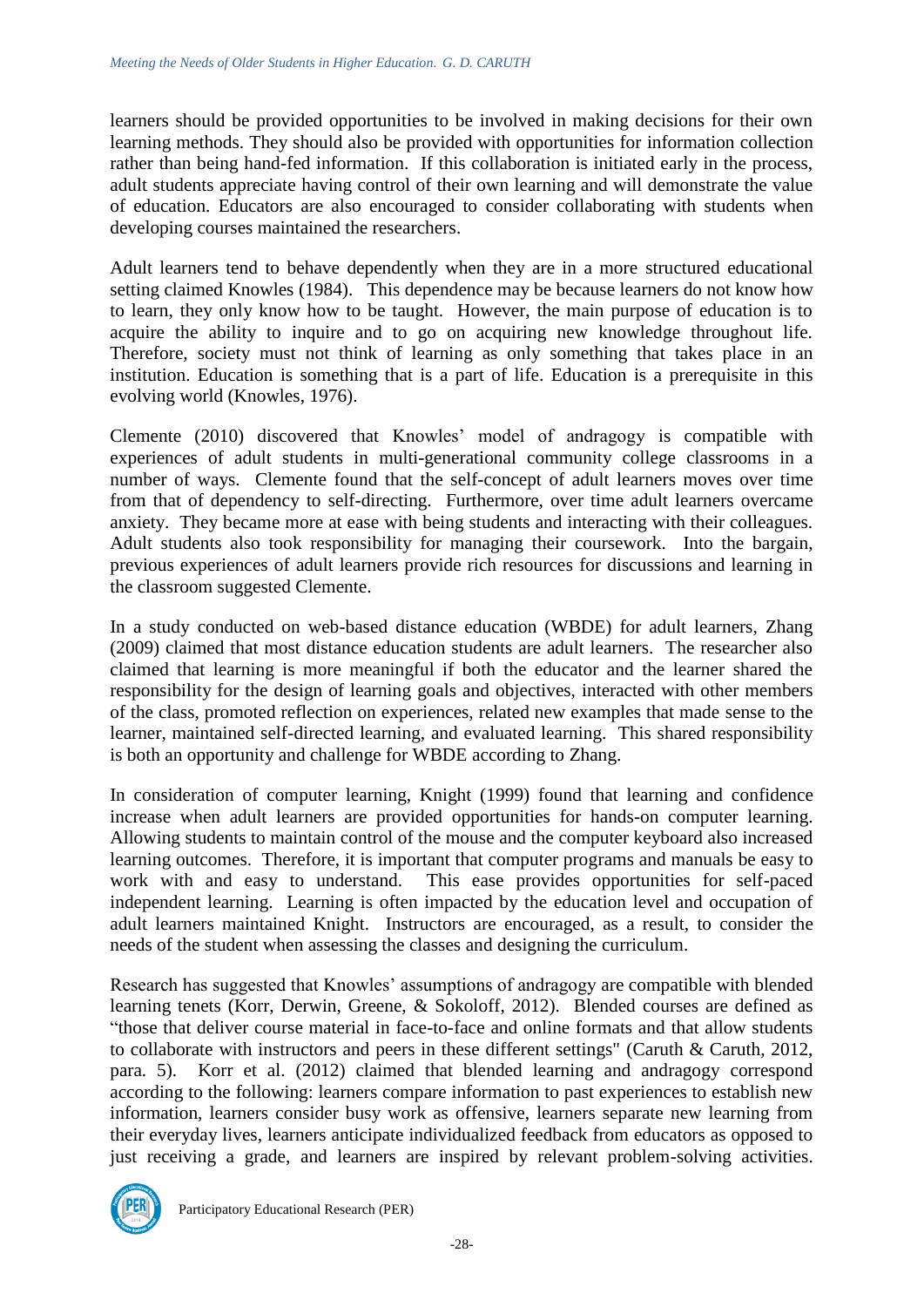Students have more time to compare new information and past experiences than they do in traditional face-to-face classroom settings due to the flexibility of time constraints of blended courses. Interactive online assignments tend to reduce the feelings of being assigned busy work activities. Additionally, collaboration with peers from locations outside the classroom minimizes the sense students often feel of separation in blended classes. It is important that continuous feedback is provided students through electronic means asserted Korr et al. (2012).

Instructors affect learning outcomes (Knight, 1999). Therefore, providing a supportive environment is critical for learning success of adult learners. An environment that lacks support or offers negative responses impedes learning. On the other hand, positive responses encourage learning. Granting opportunities to ask questions and make mistakes free from criticism and time-constraints encourages self-directed learning. Offering adult students the time to work through problems also results in learning. Hence, instructors can enhance learning by being available for questions and providing answers free of disapproval avowed Knight.

Educators of adult learners are encouraged to support organizational learning in their respective institutions. They are also encouraged to initiate communication with colleagues on teaching and learning models by discussing pedagogical and andragogical tenets and sharing teaching experiences. Unfortunately, instructors frequently use a mixture of learning theory and practice and they may not even be conscious of what theory or model of learning they implement in the classroom. Rather, their instructional efforts are based on their individual internal concept of what is appropriate without knowing whether learning theory or research supports their instructional methods practiced in the classroom suggested Minter (2011).

Adult educators are encouraged to work with adult learners to offer choices and opportunities. Educators are advised to remember that the majority of students encounter at least one educational barrier in their lifetimes. As a result, educators are also advised to consider all potential complexities of adult learners (Finn, 2011; Ritt, 2008). Educators are forewarned to bear in mind that many adult learners are more likely to leave educational institutions without earning a college degree due to these additional barriers (Kasworm, 2012; Tannehill, 2009).

Individuals tend to form impressions of new experiences that may last a lifetime. These impressions can include any form of adult learning or education indicated Finn (2011). The main barrier for adult learners returning to school is often the coordination of responsibilities (work, family, school, care receivers, volunteer organizations, community, etc.). However, adults who return to school are internally motivated to succeed maintained the researcher. They understand the need to comply with employer requirements or improve their job skills. They often want opportunities to make positive impacts (Anderson, 2007). Therefore, considering the importance of providing an inviting environment will help offset the challenges of educational barriers. Inviting learning environments encourage adults to continue learning opportunities. Inviting environments help to overcome barriers to further education (Finn, 2011; Kasworm, 2012).

Nontraditional, adult learners frequently have needs that traditional students do not have; consequently, they require different student services. University orientation programs commonly are not designed with older adult students in mind maintained Tatum (2010). These nontraditional students generally have more complex lives than do the traditional students. For example, older students are often responsible to and for families, employers,

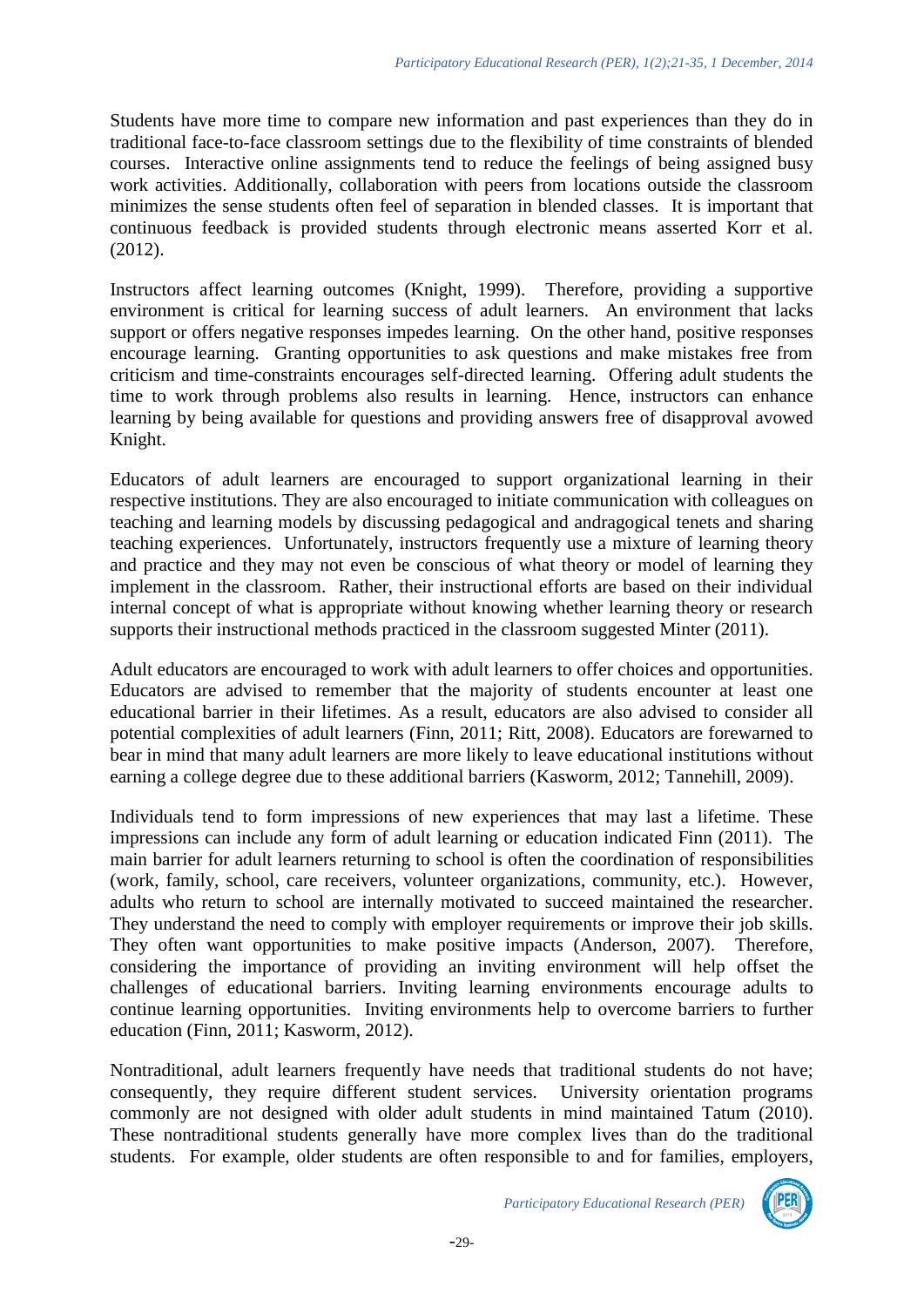care receivers, school, community, volunteer organizations, etc. (Kasworm, 2012; Tatum). Adult learners also have experience with families, employment, and the military which can be valuable to younger students when shared. What is more, these adult students can be a rich resource for traditional younger students. Administrators should take advantage of the knowledge and experiences of nontraditional students in the classrooms. Mentoring relationships should be established to benefit traditional and nontraditional older students mutually. Adult students can and should be encouraged to act as mentors or role models for traditional younger students claimed Tatum.

University administrators are advised to design programs and services with nontraditional older students in mind recommended Tatum (2010). Orientation programs, for example, should be designed at convenient times and locations for older students. Adult learners should also be assigned advisors who are familiar with the needs of older students. Consideration of the time constraints of the older students is ultimately important. This growing diverse student body has had an impact on the services and programs once provided exclusively to traditional students. Therefore, these services and programs should consider the needs of diverse students.

Cretchley and Castle (2001) suggested that andragogy has had an influence on the values and teaching philosophies of adult educators in a number of countries. For example, South Africa applied the andragogical method to adult higher education thereby offering a measure of empowerment for adult learners. According to the researchers, the andragogical method offered an antidote to the domination of education in an undemocratic society. In other words, adult learners need to direct the learning process because society does not have the right to either socialize or re-socialize society according to Cretchley and Castle.

In a study that compared higher education in Germany, the United Kingdom, and Japan (Yoshimoto, Inenaga, & Yamada, 2007), andragogy was considered learner-focused and was aligned with the concept of teaching when compared to pedagogy, which is teacher-focused and in-line with the idea of learning support. Often the andragogical method of teaching is compared to "off-campus open learning" (p. 80). Historically, a traditional university education was viewed as being for young and elite students. However, universal access meant the inclusion of nontraditional students in the study body.

Andragogy should be empirically researched in higher education as it relates to evaluations of educational outcomes averred Yoshimoto et al. (2007). This evaluation is gathering interest in Japan where universities need to offer opportunities for older students. In Germany, pedagogies should be developed because of university reforms maintained the researchers. In the United Kingdom, adult learners are enrolling in classes on a part-time basis in new (nontraditional) universities, as opposed to young full-time students who enroll in traditional universities. The application of higher education in working life may be different in these two universities. Germany, the United Kingdom, and Japan implemented a two-tiered approach that considered that andragogical methods could also be more suitable for younger students on occasion than just for adult learners, suggested Yoshimoto et al.

## **A Need for Further Research**

Andragogy is not without its critics. Hartree (1984) critiqued Knowles' assumptions of andragogy based on a lack of clarity and a general ambiguity. Hartree stated that the relationship between adult and child learners is unclear. Knowles assumptions are vague maintained the researcher. She also claimed that andragogy is based on man's "existence" (p.

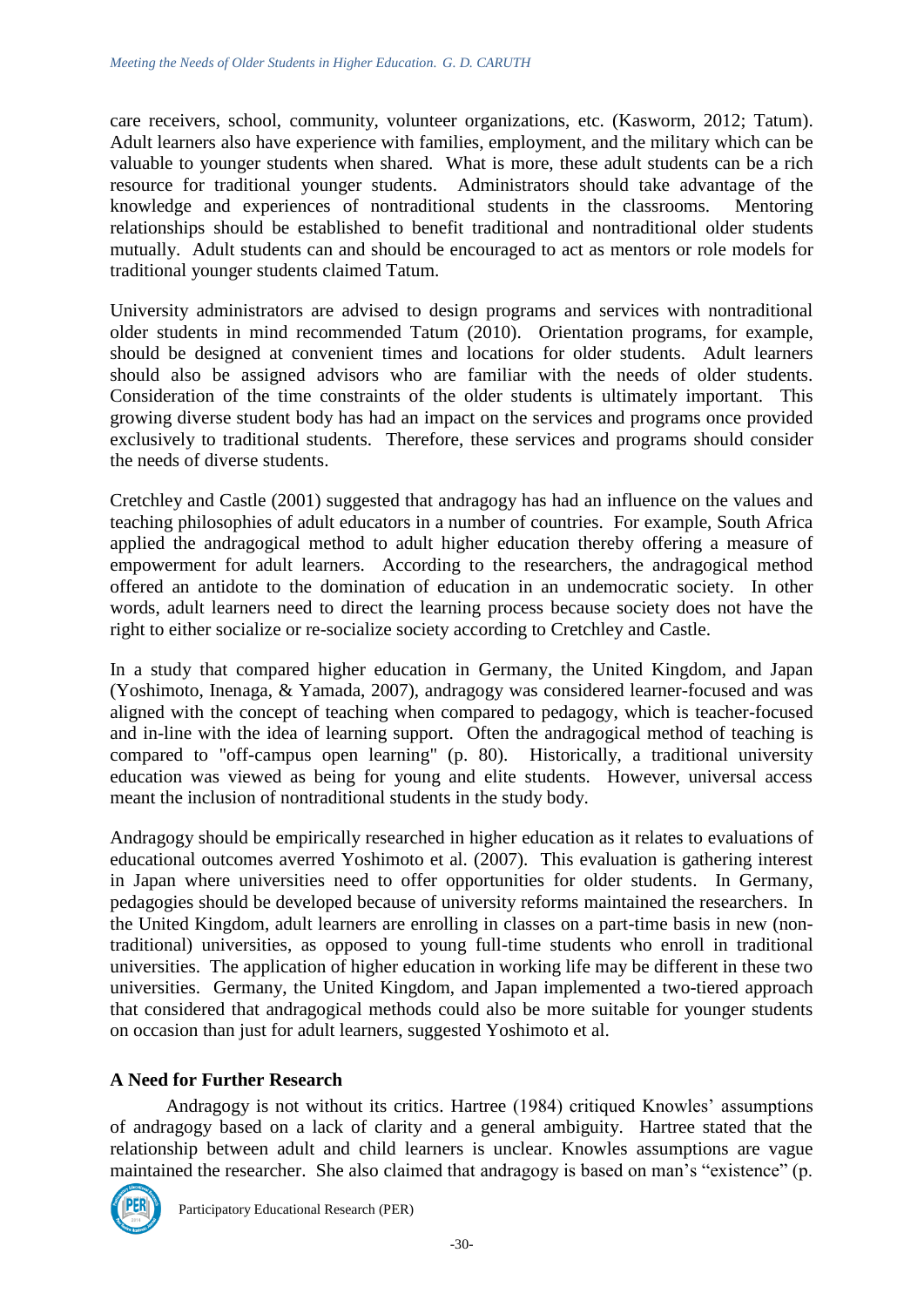208), which explains the confusion over whether andragogy is about adult learning or about teaching adults.

Knowles (1976) recognized the need for further research on andragogy. He suggested that an attitude of "mutual inquiry" (p. 15) was needed to develop further the field of adult education and this attitude of mutual inquiry is "pioneering" (p. 16). This pursuit of research on andragogy requires a joint effort of patience and collaboration. Individuals who require "pat answers, neat categories, and proved theories will be uncomfortable in the climate" (p. 16) of andragogy and adult education in its current state maintained Knowles. Clearly, andragogy requires honest empirical research before some of the issues presented in Hartree's critique can be resolved.

Assessment of adult learners has posed an additional challenge for educators who attempt to practice andragogy by becoming more of a "guide on the side" rather than a "sage on the stage" in the classroom. This role of facilitator is hindered when it comes to grading and evaluating adult students. Final evaluations are often determined by the educator's criteria claimed Beaman (1998). These grading criteria include multiple choice exams, short answer exams, and projects graded by the instructor. Grading undermines previous efforts for student empowerment.

Adult learners expect and need assessments for feedback, motivation, and evaluation purposes. Evaluations and grading are complex and an important part of the communication process between educators and learners. Effective assessments can lead to learning experiences that are more meaningful maintained Beaman (1998). Alternative options to traditional evaluation approaches include peer evaluations, self-assessments, praiseworthy grading (pointing out successes rather than failures), and checklists for quality (measurements of the quality of an idea). Praiseworthy grading and checklists for quality provide instructor input in a more facilitative manner than with traditional grading approaches. It is important to consider who does the grading and how the grading is accomplished. According to the literature, adult learners need to be involved in these assessments; therefore, traditional grading methods need to change. Regardless, educators should consider self-diagnosis with input from the educator and peers in the evaluation process asserted Hadley (1975).

Knowles et al. (2011) suggested that the main reason strong empirical research on andragogy does not exist is that there has not been a psychometrically valid instrument available to measure the constructs of andragogy (Holton, Wilson, & Bates, 2009). While a number of attempts to develop such an instrument do exist, most attempts have not succeeded for an assortment of reasons. Knowles developed one such instrument, for example, that had not been validated.

The development of the Andragogical Practices Inventory (API) by Suanmali (1981) that successfully measured andragogical assumptions is very significant. The API design and accessibility for empirical research in the future is an important development for the discipline of andragogy and adult education. Holton et al. (2009) proposed that further research involving instruments to test the principles of andragogy is needed to ascertain whether combining the modification and orientation to learning assumptions is justified and presents opportunities for future research. Henschke developed and validated the Instructor Perspective Inventory (IPI). Of note, the IPI has been validated in four other studies. The IPI was modified from a 4-point to a 5-point Likert Scale, which resulted in the Modified Instructor Perspective Inventory (MIPI). The MIPI has been used as a research instrument in

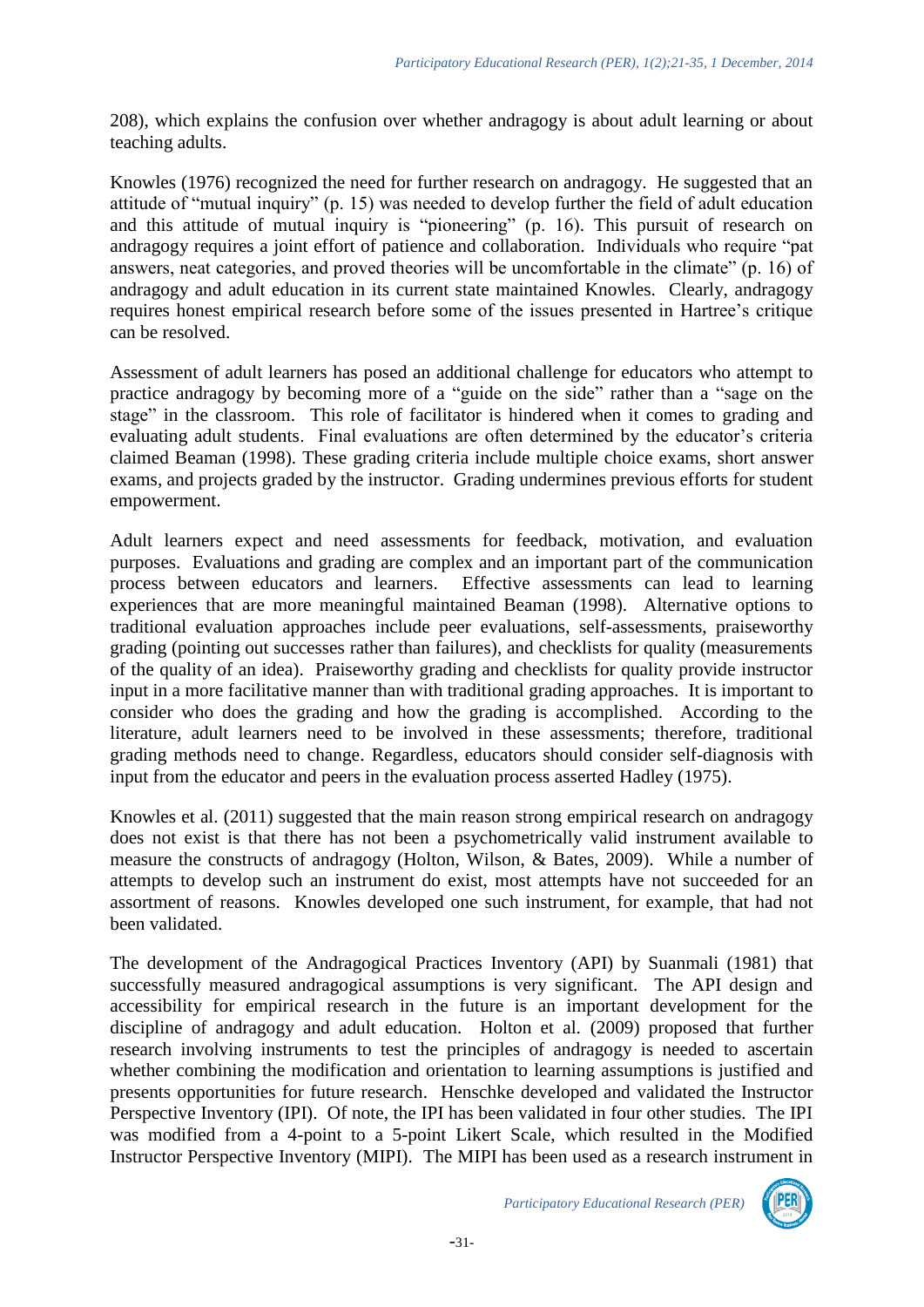a number of doctoral dissertations and continues to be used (J. Henschke, personal communication, May 31, 2012).

In summary, the purposes and methods of adult learning will continue to be debated and, as this occurs, advances are likely to take place in the future research and practice in andragogy (Knowles et al., 2011). A review of the literature revealed the following major points:

- There has been a substantial increase of adult students enrolled in college and university classes (Altbach et al., 2005; Caruth, 2013; Finn, 2011; Harper & Ross, 2011; Knowles, 1984; Marschall & Davis, 2012; Merriam et al., 2007; NCES, n.d.a).
- Andragogy is not being used in the higher education classrooms (Beder & Darkenwald, 1982; Brookfield, 2006; Caruth, 2013; Gorham, 1985; Hadley, 1975; Harper & Ross, 2011; J. Henschke, February 2, 2012; Knowles, 1968; Knowles, 1976; Pew, 2007; Rose, 2000).
- Adults should be taught andragogically (Beaman, 1998; Caruth, 2013; Chan, 2010; Clemente, 2010; Clerk, 2012; Forrest & Peterson, 2006; Hadley, 1975; Hughes & Berry, 2011; Kiener, 2010; Knight, 1999; Knowles et al., 2011; Loeng, 2013; Martell, 2011; Tatum, 2010; Taylor, 2010; Yow, 2010; Zhang, 2009).
- Colleges and universities need to prepare to teach adult students andragogically (Anderson, 2007; Beaman, 1998; Caruth, 2013; Chan, 2010; Clerk, 2012; Finn, 2011; Hadley, 1975; Hughes & Berry, 2011; Minter, 2011: Kiener, 2010; Knight, 1999; Ritt, 2008; Tannehill, 2009; Tatum, 2010; Taylor & Kroth, 2009; Yow, 2010).
- Higher education is not doing the job needed to teach adult learners effectively (Brookfield, 2006; Caruth, 2013; Harper & Ross, 2011; Knowles, 1968; Rose, 2000).

### **Implications**

The availability of instruments to measure the constructs of andragogy in empirical research will strengthen the foundation of andragogy. Predictive research can be completed to study the effect of andragogical practices on learning and student satisfaction outcomes. In the past, andragogy has experienced a lack of empirical tests. However, with validated and reliable instruments available to measure the constructs of andragogy, clearer validation of andragogy in higher education is promising (Holton et al., 2009).

### **Recommendations**

It is recommended that further research on andragogy be completed to measure the constructs of andragogy. Further research is needed involving instruments to test the principles of andragogy to ascertain whether combining the modification and orientation to learning assumptions is justified and presents opportunities for future research.

### **References**

- Altbach, P., Berdahl, R., & Gumport, P. (2005). *American higher education in the twenty-first century* (2nd ed.). Baltimore, MD: Johns Hopkins University.
- Anderson, J. M. (2007). *A conceptual framework of a study in preferred learning styles: Pedagogy or [andragogy](http://proxy.tamu-commerce.edu:8386/V/512MTP21CGFQ8FFV461L6QIA9TNUFBX5PYM3MEQCHS5N25AYAL-28469?func=quick-3&short-format=002&set_number=000516&set_entry=000002&format=999)* (Unpublished doctoral dissertation). Spalding University, Louisville, Kentucky.
- Beaman, R. (1998). The unquiet...even loud, andragogy! Alternative assessments for adult learners. *Innovative Higher Education, 23*, 47-59. doi:10.1023/A:1022920513341

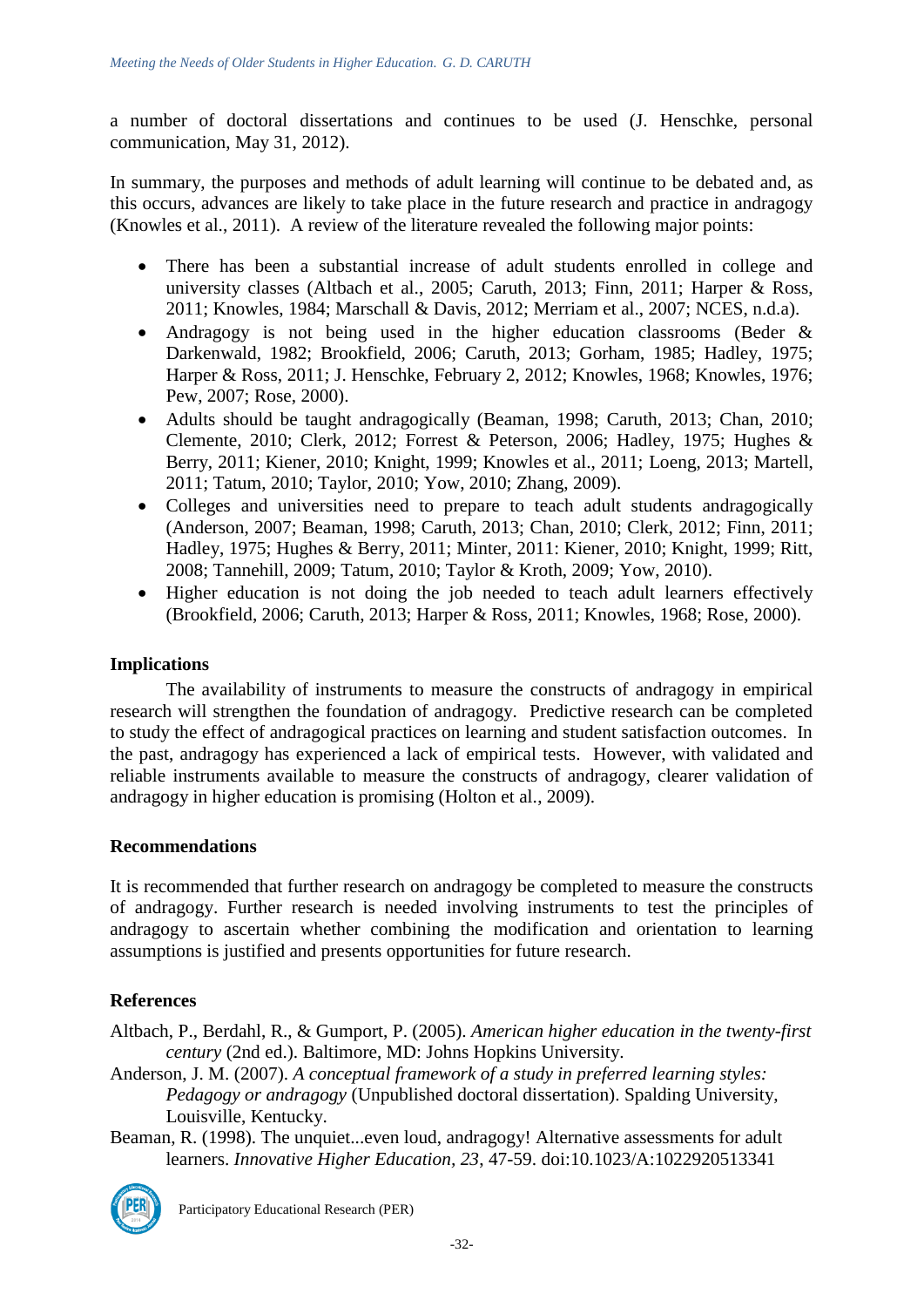- Beder, H. W., & Darkenwald, G. G. (1982). Differences between teaching adults and preadults: Some propositions and findings. *Adult Education, 32*(3), 142-155. doi:10.1177/074171368203200303
- Brookfield, S. D. (2006). *The skillful teacher: On technique, trust, and responsiveness in the classroom* (2nd ed.)*.* San Francisco, CA: Jossey-Bass.
- Caruth, G. (2013). *Andragogy in higher education: Identifying 2010 adult learners in baccalaureate degree-granting institutions*. (Unpublished doctoral dissertation). Texas A & M University-Commerce, Commerce, TX.
- Caruth, G. D. & Caruth, D. L. (2012). Significant trends in online education*. Journal of Online Education*. http://www.nyu.edu/classes/keefer/waoe/waoej.html.
- Chan, S. (2010). Applications of andragogy in multi-disciplined teaching and learning. *Journal of Adult Education, 39*(2), 25-35.
- Clemente, K. A. (2010). *Experiences of adult students in multi-generational community college classrooms* (Unpublished doctoral dissertation). Pennsylvania State University, University Park, PA.
- Clerk, K. (2010). *Student perception and success: How adult learners at a two-year technical institution perceive instruction and how their perceptions contribute to their overall academic success* (Unpublished doctoral dissertation). Oakland University, Rochester, MI.
- Cretchley, G., & Castle, J. (2001). OBE, RPL, and adult education: Good bedfellows in higher education in South Africa? *International Journal of Lifelong Education, 20*(6), 487-501.
- Finn, D. (2011). Principles of adult learning: An ESL context. *Journal of Adult Education, 40*, 34-39.
- Forrest, S. P., & Peterson, T. O. (2006). It's called andragogy. *Academy of Management Learning & Education, 5*, 113-122.
- Gorham, J. (1985). Differences between teaching adults and pre-adults: A closer look. *Adult Education Quarterly, 35*(4), 194-209. doi:10.1177/0001848185035004002
- Hadley, H. N. (1975). *Development of an instrument to determine adult educator's orientation as andragogical and pedagogical* (Unpublished doctoral dissertation). Boston University School of Education, Boston, MA.
- Harper, L., & Ross, J. (2011). An application of Knowles' theories of adult education to an undergraduate interdisciplinary studies degree program. *The Journal of Continuing Higher Education, 59*, 161-166. doi:10.1080/07377363.2011.614887
- Hartree, A. (1984). Malcolm Knowles' theory of andragogy: A critique. Inter*national Journal of Lifelong Education, 3*(3), 203-210. doi:10.1080/0260137840030304
- Henschke, J. A. (2011a). Considerations regarding the future of andragogy. *Adult Learning, Futures Column, 22*, 34-37. doi:10.1177/104515951102200109
- Holton, E. F., Wilson, L. S., & Bates, R. A. (2009). Toward development of a generalized instrument to measure andragogy. *Human Resource Development Quarterly, 20*(2), 169-193. doi:10.1002/hrdq.20014
- Hughes, B. J., & Berry, D. C. (2011). Self-directed learning and the millennial athletic training student. *Athletic Training Education Journal, 6*, 46-50.
- Kasworm, C. E. (2012). US adult higher education: One context of lifelong learning. *International Journal of Continuing Education and Lifelong Learning, 5*(1), 1-19.
- Kiener, M. (2010). Examining college teaching: A coaching perspective. *Rehabilitation Education, 24*(1/2), 69-74.

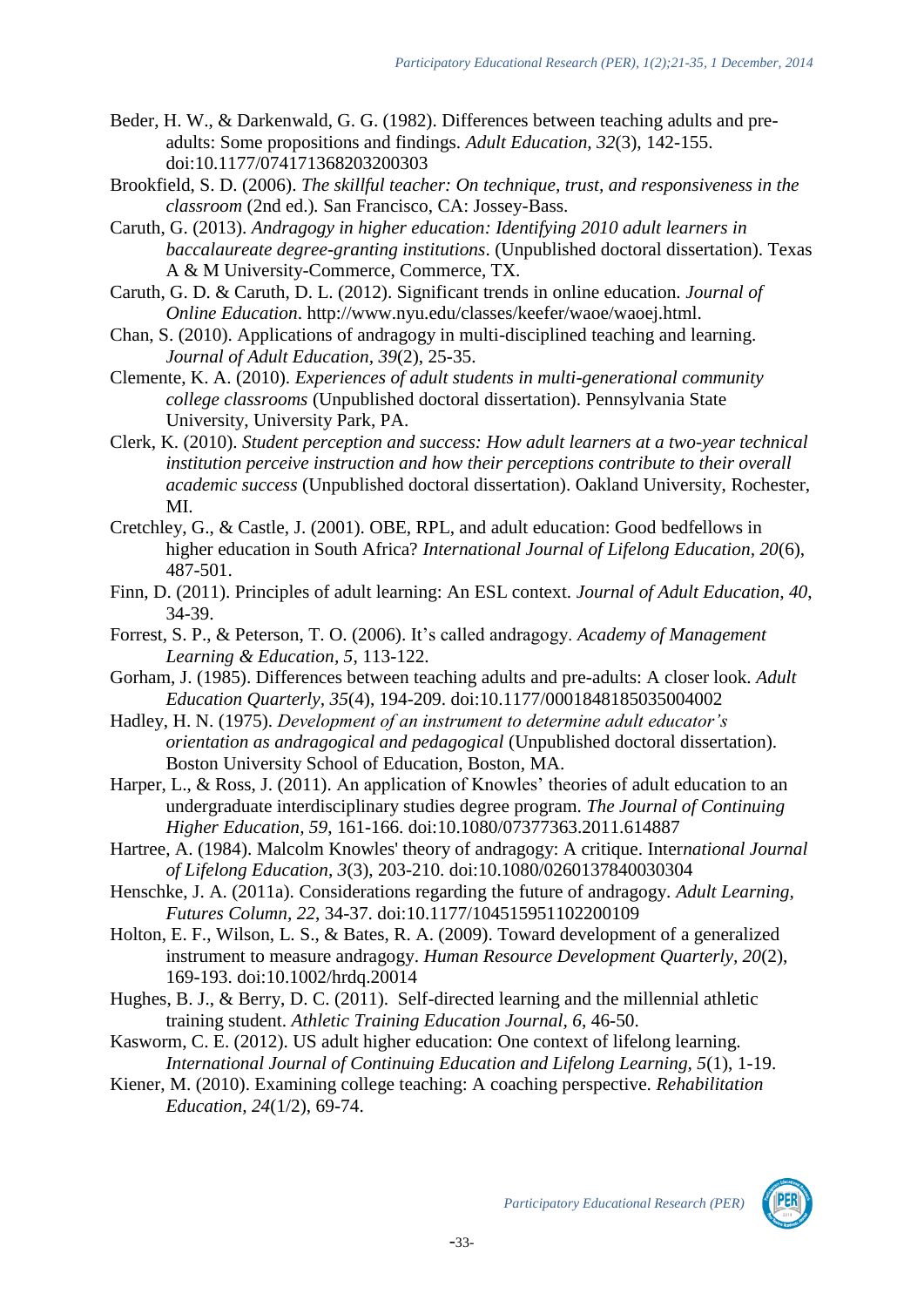- Knight, K. J. (1999). *Older adults and technology: A critical incident inquiry into learning experiences* (Unpublished doctoral dissertation). Texas A&M University-Commerce, Commerce, TX.
- Knowles, M. S. (1968). Andragogy, not pedagogy. *Adult Leadership, 16*(10), 350-352, 386.
- Knowles, M. S. (1976). *The modern practice of adult education: Andragogy versus pedagogy*. New York, NY: Association Press.
- Knowles, M. S. (1984). *Andragogy in action: Applying modern principles of adult learning*. San Francisco, CA: Jossey-Bass.
- Knowles, M. S., Holton, E. F., & Swanson, R. A. (2011). *The adult learner: The definitive classic in adult education and human resource development* (7th ed.). Burlington, MA: Butterworth-Heinemann.
- Korr, J., Derwin, E. B., Greene, K., & Sokoloff, W. (2012). Transitioning an adult-serving university to a blended learning model. *Journal of Continuing Higher Education, 60*, 2-11. doi:10.1080/07377363.2012.649123
- Laird, D., Naquin, S. S., & Holton, E. F. (2003). *Approaches to training and development* (3rd. ed.). New York, NY: Basic Books.
- Loeng, S. (2013). Eugen Rosenstock-Huessy an andragogical pioneer. *Studies in Continuing Education, 35*(2), 241-253. doi: 10.1080/0158037X.2012.749850
- Levitt, L. (1979). Critique: Andragogy revisited II. *Adult Education Quarterly*, *30*, 52-57. doi:10.1177/074171367903000104
- Marschall, S., & Davis, C. (2012) A conceptual framework for teaching critical reading to adult college students. *Adult Learning*, *23*(2), 63-68. doi:10.1177/1045159512444265
- Martell, J. (2011). *Evaluating the effectiveness of andragogical teaching in adult bible fellowships at The Chapel, Akron, Ohio* (Unpublished doctoral dissertation). The Southern Baptist Theological Seminary, Louisville, KY.
- Merriam, S. B., Caffarella, R. S., & Baumgartner, L. M. (2007). *Learning in adulthood: A comprehensive guide* (3rd ed.). San Francisco, CA: Jossey-Bass.
- Minter, R. L. (2011). The learning theory jungle. *Journal of College Teaching & Learning, 8*(6), *7-15.*
- National Center for Education Statistics, (n.d.a). Digest of education statistics, 2010, *Chapter 3: Postsecondary education enrollment, table 199*. Washington, DC: Author.
- National Center for Education Statistics, (n.d.b). Digest of education statistics, 2010, *Projections of education statistics: Section 5. Enrollment in postsecondary degreegranting institutions: Enrollment by selected characteristics and control of institution, table 21*. Washington, DC: Author.
- Noe, R. A. (2010). *Employee training & development* (5th ed.). New York, NY: McGraw-Hill.
- Pew, S. (2007). Andragogy and pedagogy as foundational theory for student motivation in higher education. *Insight: A collection of faculty scholarship, 2*, 14-25.
- Ritt, E. (2008). Redefining tradition: Adult learners and higher education. *Adult Learning, 19*(1/2), 12-16. doi:10.1177/104515950801900103
- Rose, A. D. (2000). What is the state of adult education research today? *Adult Learning, 11*(4), 28-29. doi:10.1177/104515959901100410
- Rudolph, F. (1990). *The American college and university: A history* (2nd ed.)*.* Athens, GA: University of Georgia Press.
- Suanmali, C. (1981). *The core concepts of andragogy*. (Unpublished doctoral dissertation) Ann Arbor: Dissertation Abstracts International. (UMI No. 8207343).
- Tannehill, D. B. (2009). *Andragogy: How do post-secondary institutions educate and service adult learners?* (Unpublished doctoral dissertation). University of Pittsburgh, Pittsburgh, PA.